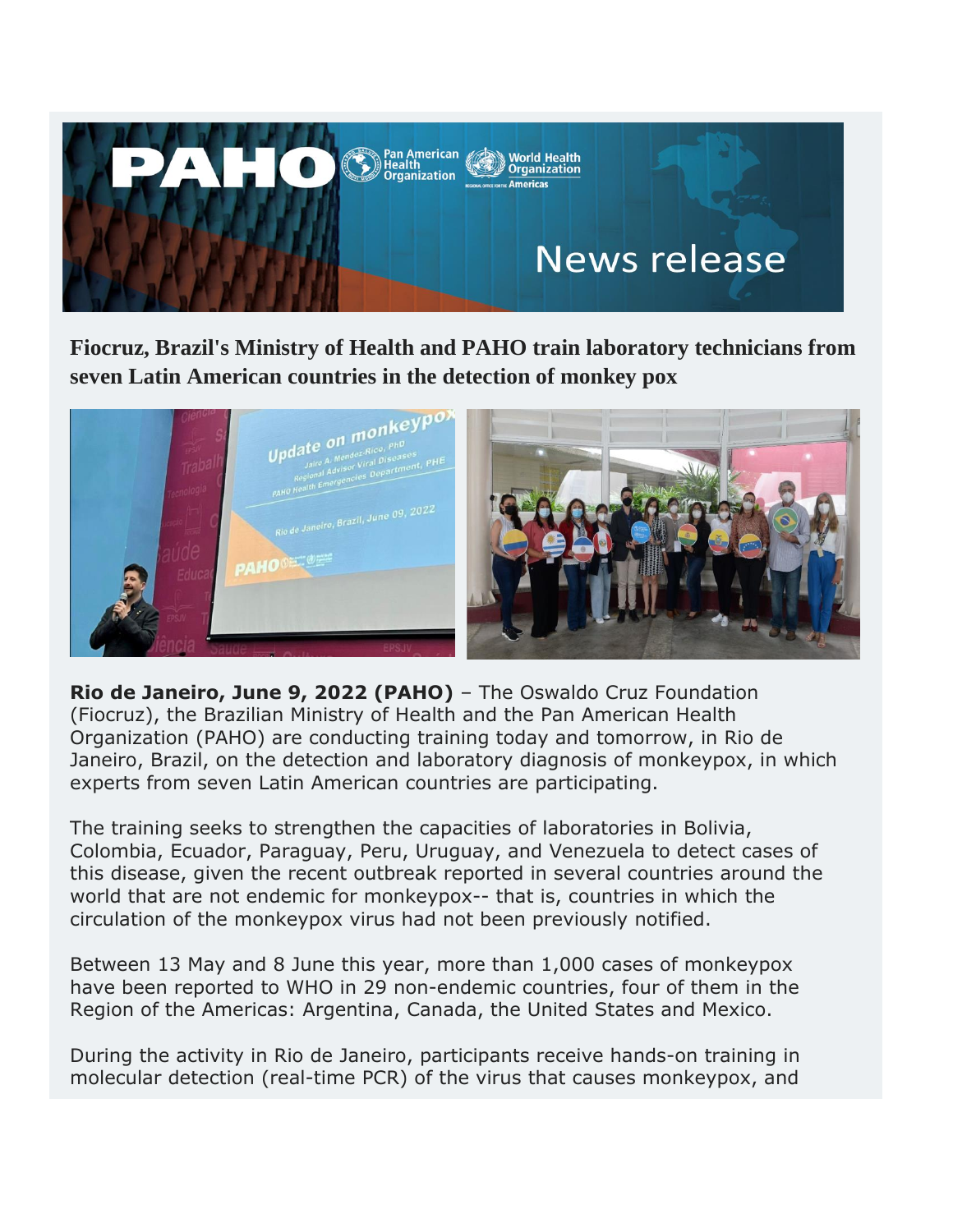review detection and diagnosis in the context of preparedness and response to potential outbreaks. Detecting the virus is the first step in preventing spread, disrupting chains of transmission, and stopping an outbreak.

To facilitate PCR testing, the Institute of Molecular Biology of Paraná (IBMP), in Brazil, donated to the Pan American Health Organization reagents for the diagnosis of monkeypox, which, in addition to others acquired by PAHO, will be delivered to about 20 countries in Latin America and the Caribbean.

Monkeypox is a zoonosis caused by the monkeypox virus, of the genus Orthopoxvirus, which belongs to the family Poxviridae. The infection is characterized by rash or skin lesions that are usually concentrated on the face, palms of the hands, and soles of the feet. The sample for laboratory examination is taken from a person with symptoms of the skin lesion, and the result can take one to three days from the time the sample is received in the laboratory.

PAHO provides guidance to countries for the timely identification of all suspected cases, considering clinical and epidemiological evaluation. It also recommends sampling and the application of molecular detection protocols in national reference laboratories.

## **Transmission**

Monkeypox can spread to people when they come into physical contact with an infected animal (rodents and primates). It can also spread from person to person through close physical contact with someone who has symptoms. Rash, body fluids, and scabs are particularly infectious. Clothing, bedding, towels, or objects such as cutlery and dishes that have been contaminated with the virus from contact with an infected person can also infect others. Ulcers, lesions, or sores in the mouth can also be infectious, meaning the virus can spread through saliva.

The infection is also transmitted by inoculation or through the placenta (congenital monkeypox). There is no evidence that the monkeypox virus is transmitted sexually.

## **Treatment**

There are no specific treatments against monkeypox virus infection. Symptoms usually resolve spontaneously. Clinical care should be optimized as much as possible to relieve symptoms, manage complications and prevent long-term sequelae.